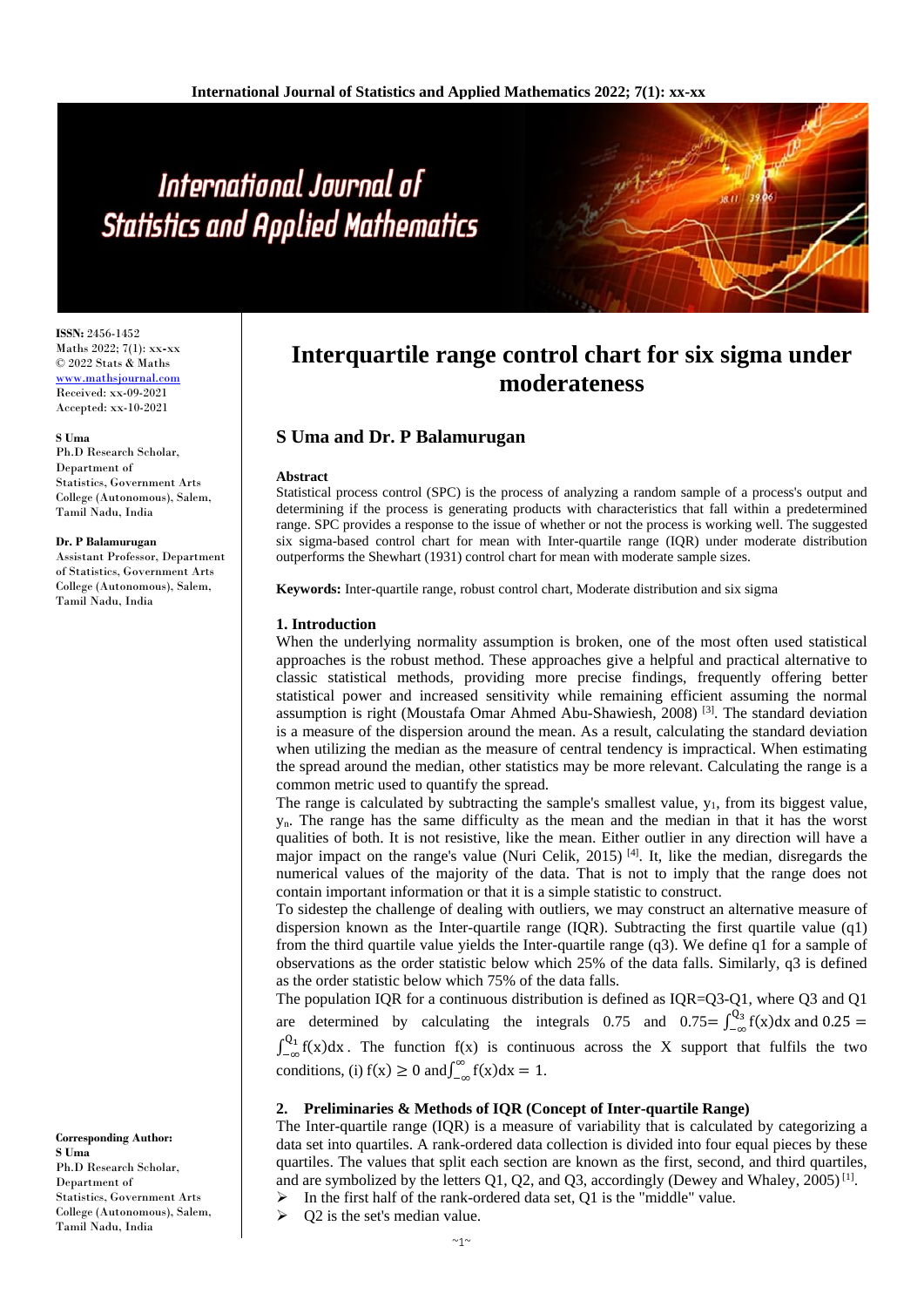International Journal of Statistics and Applied Mathematics [http://www.mathsjournal.com](http://www.mathsjournal.com/)

- $\triangleright$  Q3 is the "middle" number in the rank-ordered data set's second half.
- $\geq$  Q3 minus Q1 is the Inter-quartile range.

#### **2.1 Assumptions for the study**

- If the data is discovered to be non-normal, robust six sigma-based control limits will be employed under moderateness.
- $\triangleright$  Businesses those are ready to incorporate the Interquartile Range (IQR) idea into their procedures.

#### **2.2 Methods and materials**

The six sigma-based control limits use Inter-quartile range (IQR) under moderate distribution in the course of "z-score," which corresponds to areas under the moderate curve of 0.25 and 0.75, respectively, to coin the quality control constant. Thus,  $O3=0.8453+$  and  $O1=0.8453+$  imply that the use of the normal distribution is motivated by the central limit theorem.

$$
f(x) = \frac{1}{\pi \delta} e^{-\frac{1}{\pi} \left(\frac{X-\mu}{\delta}\right)^2}, -\infty < X < \infty \text{ and } \delta > 0.
$$

A six sigma-based control chart with Inter-quartile range (IQR) under moderate distribution for mean is one way. To

determine the process standard deviation  $\sigma_{6\sigma, MD:\bar{X}-IQR}$ .

Apply the value of  $\sigma_{6\sigma.MD:\bar{X}-IQR}$  in the control limits (Radhakrishnan and Balamurugan, 2012)<sup>[5]</sup>.

$$
\overline{\overline{X}} \pm \left( \frac{\delta_{6\sigma}}{\sqrt{n}} \right) \sigma_{6\sigma.MD:\overline{X} - IQR},
$$

to get the six sigma based control limits for mean under moderate distribution.

where  $\sigma_{6\sigma M D:\bar{X}-IQR}$  is replaced instead of  $\sigma$  in the Shewhart 3-Sigma control chart and  $\delta_{MD.6\sigma}$  is obtained using  $p(z \leq z_{6\sigma}) = 1 - \alpha_1, \alpha_1 = 3.4 \times 10^{-6}$  and z is a standard moderate variate.

#### **2.3 Example**

The example offered by E.L. Grant in 1952 is taken into account here. The tensile strengths of specific aluminum-alloy castings are represented by the following statistics (psi) based on reading numbers.

#### **2.3.1 Shewhart 3**σ **control chart for mean**

The  $3\sigma$  control limits suggested by Shewhart (1931) [6] are

$$
\overline{\overline{X}} \pm \left(\frac{3\sigma}{\sqrt{n}}\right)
$$
  
\n
$$
UCL = \overline{\overline{X}} + \left(\frac{3\sigma}{\sqrt{n}}\right) = 79 + \left(\frac{3 \times 3.74}{\sqrt{5}}\right) = 84.02
$$
  
\n
$$
CL = \overline{\overline{X}} = 79
$$
  
\n
$$
LCL = \overline{\overline{X}} - \left(\frac{3\sigma}{\sqrt{n}}\right) = 79 - \left(\frac{3 \times 3.74}{\sqrt{5}}\right) = 73.98
$$

**Table 1:** Measurements of tensile strengths of certain aluminiumalloy

| <b>Reading Number</b> |    | $X_a   X_b   X_c   X_d   X_e$ |    |          |    | Mean                           | $IQR_{z_S}$        |
|-----------------------|----|-------------------------------|----|----------|----|--------------------------------|--------------------|
| $1-5$                 | 77 |                               |    | 74 73 84 | 77 | 77                             | 2.22               |
| $6 - 10$              |    | 78 85 80 81                   |    |          | 80 | 81                             | 0.74               |
| 11-15                 | 75 | 69 72                         |    | 83       | 79 | 76                             | 5.19               |
| 16-20                 | 75 | 80                            | 79 | 74       | 78 | 77                             | 2.97               |
| 21-25                 | 70 | 74 83                         |    | 72       | 79 | 76                             | 5.19               |
| $26 - 30$             | 73 | 81                            | 87 | 82       | 79 | 80                             | 2.22               |
| 31-35                 | 78 | 79                            | 78 | 74       | 85 | 79                             | 0.74               |
| $36 - 40$             | 83 | 79                            | 83 | 81       | 84 | 82                             | 1.48               |
| 41-45                 | 81 | 88 79                         |    | 80       | 78 | 81                             | 1.48               |
| 46-50                 | 77 | 80                            | 85 | 80       | 78 | 80                             | 1.48               |
| 51-55                 | 72 | 75                            | 73 | 85       | 79 | 77                             | 4.45               |
| 56-60                 | 78 | 82 80                         |    | 76       | 76 | 78                             | 2.97               |
| 61-65                 | 79 | 75 83                         |    | 81       | 78 | 79                             | 2.22               |
| 66-70                 | 82 | 76                            | 78 | 78       | 79 | 79                             | 0.74               |
| 71-75                 | 86 | 79                            | 79 | 84       | 74 | 80                             | 3.71               |
| 76-80                 | 76 | 75                            | 77 | 82       | 77 | 77                             | 0.74               |
| 81-85                 | 79 | 77                            | 72 | 77       | 81 | 77                             | 1.48               |
| 86-90                 | 83 | 75                            | 82 | 90       | 77 | 81                             | 4.45               |
| 91-95                 | 80 | 78 83                         |    | 81       | 74 | 79                             | 2.22               |
| 96-100                | 79 | 80                            | 79 | 75       | 84 | 79                             | 0.74               |
|                       |    |                               |    |          |    | $\overline{\overline{X}} = 79$ | $IQR_{Z_S} = 2.37$ |

The resultant Figure 1 clearly shows that the process is under control, since all of the group numbers are inside the control limits and the control limit interval is 10.04 for n=5.



**Fig 1:** Shewhart control chart for mean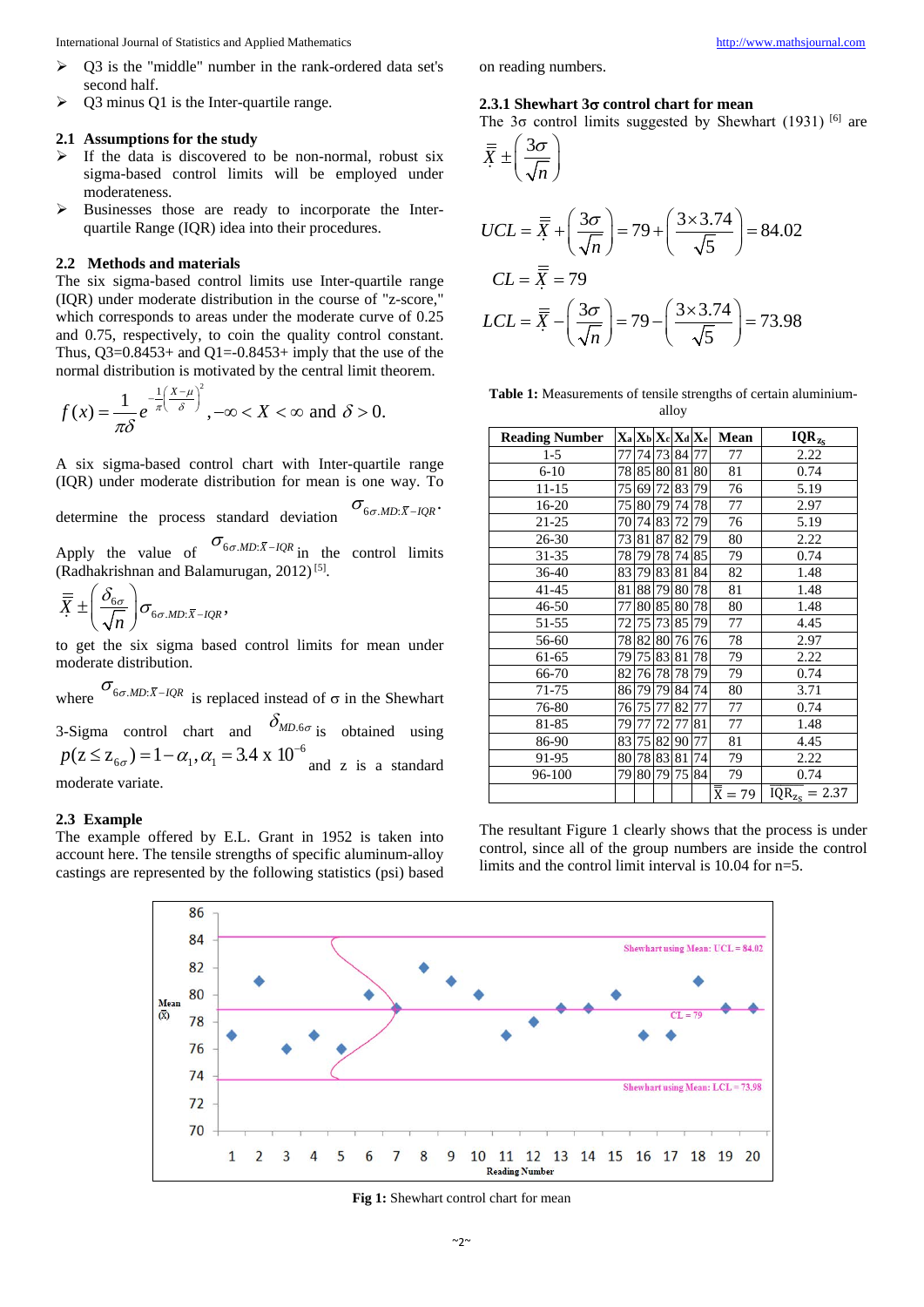## **2.1.2 Inter quartile range (IQR) control chart for mean**

$$
\overline{\overline{X}} \pm \left( \frac{3\overline{IQR}_{Z_s}}{\sqrt{n}} \right)
$$

The 3σ control limits based on IQR are

$$
UCL = \overline{\overline{X}} + \left(\frac{3\overline{IQR}}{\sqrt{n}}\right) = 79 + \left(\frac{3 \times 2.37}{\sqrt{5}}\right) = 82.18
$$

$$
CL = \bar{X} = 82.18
$$
  
 
$$
LCL = \bar{X} - \left(\frac{3IQR}{\sqrt{n}}Z_{\frac{1}{2}}\right) = 79 - \left(\frac{3 \times 2.37}{\sqrt{5}}\right) = 75.82
$$

Figure 2 shows that the process is under control, since the full group numbers are inside the control limits and the control limit interval is 6.36 for n=5.

#### **3. Experimental Study**

Under a modest distribution, the proposed Six Sigma-based Inter-quartile range (IQR) control chart for the mean difference between upper and lower specification limits is  $4.45$  (USL - LSL =  $5.19 - 0.74$ ).

It is known as the tolerance level (TL), and the process capacity (Cp) is set to 2.0. The value of  $\sigma_{6\sigma,MD:\bar{X}-IQR}$  is 0.30. The six sigma based control limits for mean of inter quartile range (IQR) under moderate distribution for a specified

tolerance level with the control limits  $\overline{X} \pm \left( \frac{\sigma_{6\sigma}}{\sqrt{n}} \right) \sigma_{6\sigma.MD:\bar{X}-IQR},$ σ σ δ  $\sigma_{_{6\sigma,MD:\bar{X}-}}$  $\overline{\overline{X}}\pm\left(\frac{\delta_{6\sigma}}{\sqrt{n}}\right)$ 



**Fig 2:** Inter quartile range (IQR) control chart for mean

$$
UCL = \overline{\overline{X}} + \left(\frac{\delta_{6\sigma}}{\sqrt{n}}\right)\sigma_{6\sigma.MD:\overline{X} - IQR} = 79 + \left(\frac{3 \times 0.30}{\sqrt{5}}\right) = 79.40
$$
  
\n
$$
CL = \overline{\overline{X}} = 79
$$
  
\n
$$
LCL = \overline{\overline{X}} - \left(\frac{\delta_{6\sigma}}{\sqrt{n}}\right)\sigma_{6\sigma.MD:\overline{X} - IQR} = 79 - \left(\frac{3 \times 0.30}{\sqrt{5}}\right) = 78.60
$$

The above data show that the process is out of control, since readings 2, 6, 8, 9, 10, 15, and 18 are above the higher control limit while readings 1, 3, 4, 5, 11, 12, 16, and 17 are below the lower control limit. For n=5, the control limit interval is 0.99.

| <b>Table 3:</b> Assessment of Shewhart, IQR and Six sigma based IQR under moderate distribution |  |  |  |  |
|-------------------------------------------------------------------------------------------------|--|--|--|--|
|-------------------------------------------------------------------------------------------------|--|--|--|--|

| <b>Control limits</b> | <b>Shewhart control chart</b> | IOR   | Six sigma based IOR under moderate distribution |
|-----------------------|-------------------------------|-------|-------------------------------------------------|
| LCL                   | 73.98                         | 75.82 | 78.60                                           |
|                       | 79.00                         | 79.00 | 79.00                                           |
|                       | 84.02                         | 82.18 | 79.40                                           |

The results show that the process is under control when the control limits of Shewhart 3–Sigma and IQR are employed, but it is out of control when the six sigma-based control limits of IQR under moderate distribution are utilized. Under moderate distribution, the control limits interval of IQR based on six sigma is less than the control limits interval of Shewhart and IQR.

#### **4. Conclusion**

We provided a control chart based on six sigma with a solid IQR under a modest distribution for the mean. The numerical example results show that the proposed robust method performs better in the presence of moderate distribution, as

many points fall outside the control limits than the existing control charts, and the six sigma based control limits interval of IQR under moderate distribution is smaller than the control limits intervals of Shewhart and IQR. It is obvious that the product/service is not of the required quality; thus, the process/system must be modified and improved.

Furthermore, in the situation of non-normality, it is advised to adopt the proposed six sigma based robust control charts under moderate distribution as an alternative to the Shewhart control chart for mean. The proposed six sigma-based control charts will not only help the company provide higher quality, but it will also boost consumer fulfillment and self-assurance.